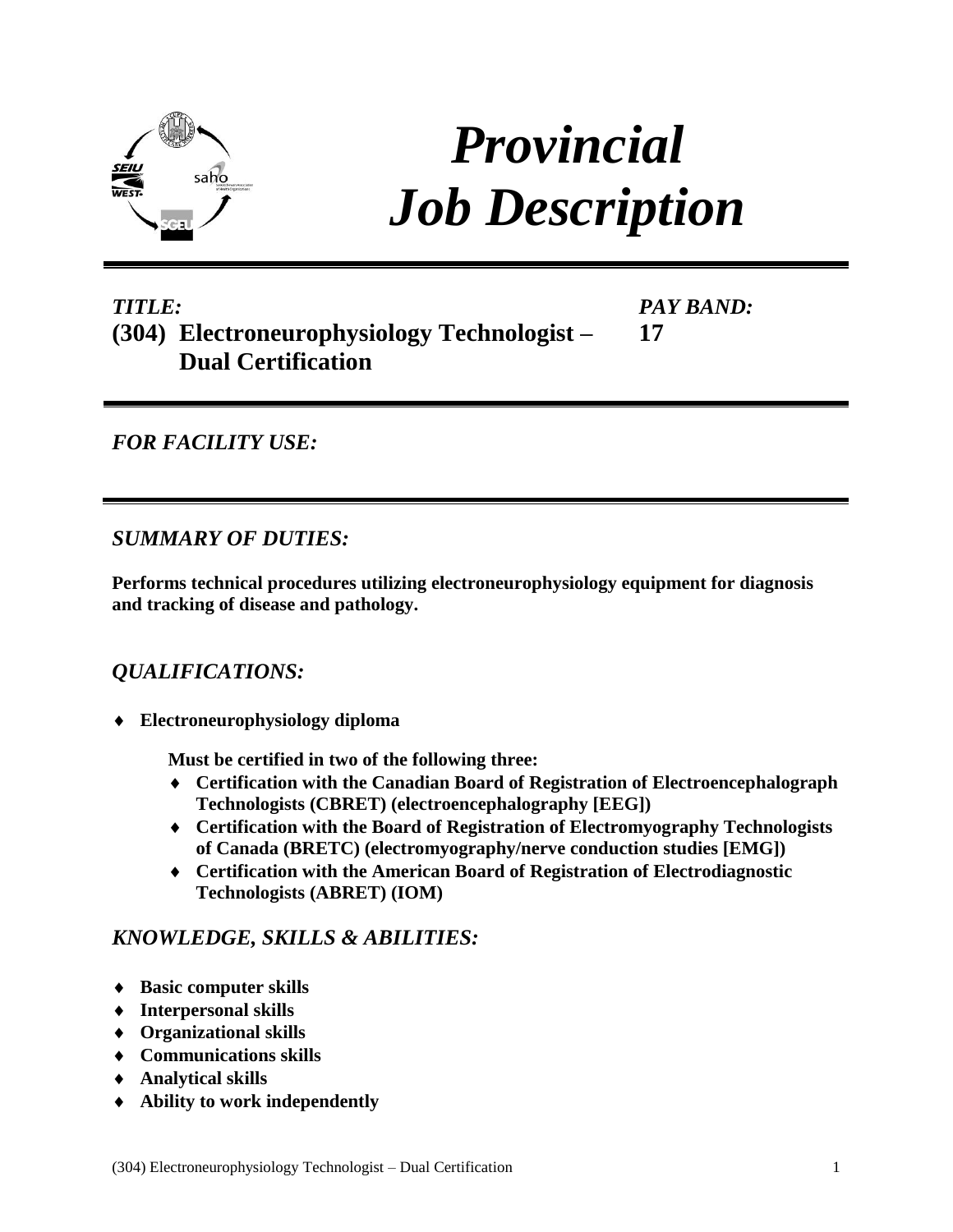### *EXPERIENCE:*

**Previous: No previous experience.**

## *KEY ACTIVITIES:*

#### **A. Diagnostic Procedures**

- **Prepares and assesses patient (e.g., identification, consent, medical history, instruction of procedure).**
- **Performs a variety of diagnostic procedures which may include electroencephalography (EEG), electromyography/nerve conduction studies (EMG), evoked potential testing, intra-operative monitoring, long-term telemetry monitoring, etc.**
- **Ensures comprehensive diagnostic tests are obtained for physician to interpret.**
- **Provides occasional guidance to the primary function of others, including training.**

#### **B. Preparation of Test Results**

- **Prepares, organizes, processes, edits, scores, reports and archives test results.**
- **Ensures test results have been interpreted in proper timeframe.**
- **Ensures abnormal or unexpected test results are reported to the physician.**
- **Provides clinical and technical expertise to a variety of medical/surgical specialists and basic researchers.**

#### **C. Quality Assurance/Quality Control**

- **Participates in Quality Assurance/Quality Control programs as required by local protocols and government regulations.**
- **Maintains quality test results according to national standards.**

#### **D. Related Key Work Activities**

- **Maintains inventory and orders supplies.**
- **Prioritizes and schedules in-patient tests.**
- **Performs computer work (data entry, back-up).**
- **Responds to telephone calls and inquiries from physicians/patients and other staff members.**
- **Cleans, maintains, calibrates and troubleshoots equipment according to established standards.**
- **Disposes of biohazardous waste, as per departmental procedures and policies.**
- **Performs portable examinations**
- **Prepares statistical reports.**